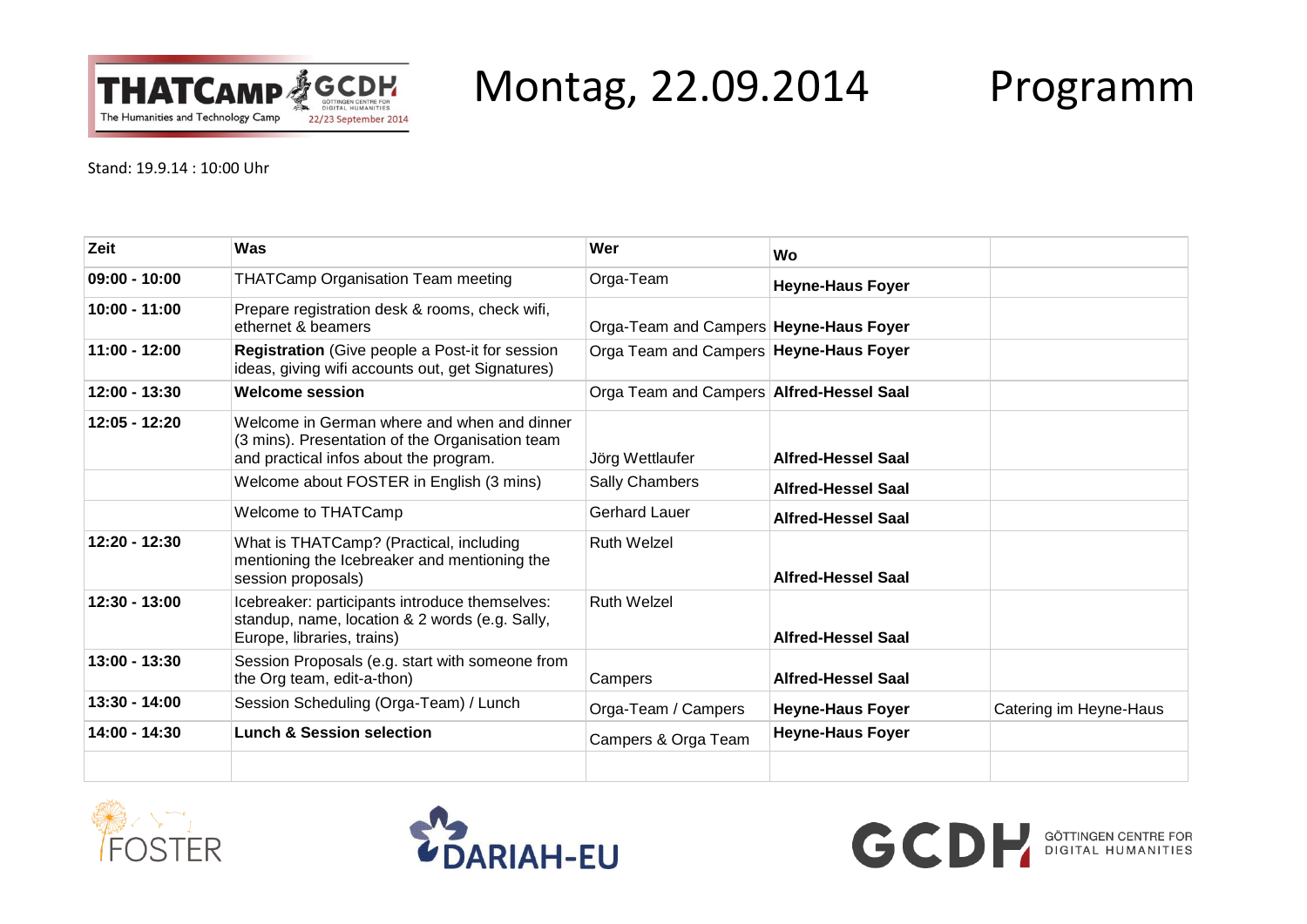

## Montag, 22.09.2014 Programm

**GCD** BIGITAL HUMANITIES

| 14:30 - 15:15         | <b>Seminar Room 1</b>                                                                                            | <b>Seminar Room 2</b>                                                                                                                                                                                   | <b>GCDH Besprechungsraum</b>         | Vortragsraum                    |
|-----------------------|------------------------------------------------------------------------------------------------------------------|---------------------------------------------------------------------------------------------------------------------------------------------------------------------------------------------------------|--------------------------------------|---------------------------------|
| Room attendent        | Jörg W.                                                                                                          | <b>Sally</b>                                                                                                                                                                                            | [Assigned during session scheduling] | <b>Martin</b>                   |
| <b>Session #1</b>     | #1.1   Titanpad (CAxw8tsRfG)<br>Diachronic Data Visualisation<br>(Geert and Pim)                                 | #1.2   Titanpad (wfoCTSTc7H)<br>Introduction (15 mins), Sally<br>-Introducing FOSTER Project (5-<br>10 mins) Astrid Orth, FOSTER)<br>-Laurent's Opening Lecture (20<br>minutes + discussion 10 minutes) | #1.3   Titanpad (YuCB3itqim)         | <b>THATCamp Edit-</b><br>a-thon |
| 15:15 - 15:30         | <b>Short Break</b>                                                                                               | Im Foyer                                                                                                                                                                                                |                                      |                                 |
| 15:30 - 16:15         | <b>Seminar Room 1</b>                                                                                            | <b>Seminar Room 2</b>                                                                                                                                                                                   | <b>GCDH Besprechungsraum</b>         | Vortragsraum                    |
| <b>Room attendent</b> | <b>Ulrike</b>                                                                                                    | <b>Sally</b>                                                                                                                                                                                            | [Assigned during session scheduling] | <b>Martin</b>                   |
| <b>Session #2</b>     | #2.1   Titanpad (q3ozQFUovK)<br>Geisteswissenschaft 2.0: Blogs, Crowd-<br>funding usw. (Tobias, Sascha und Lisa) | #2.2   Titanpad (BZnF7QVfbU)<br>Open Humanities: Walter<br>Scholger's session / Legal issues                                                                                                            | #2.3   Titanpad (BZnF7QVfbU)         | <b>THATCamp Edit-</b><br>a-thon |
| 16:15 - 16:45         | Coffee Break                                                                                                     | Im Foyer                                                                                                                                                                                                |                                      |                                 |
| 16:45 - 17:30         | <b>Seminar Room 1</b>                                                                                            | <b>Seminar Room 2</b>                                                                                                                                                                                   | <b>GCDH Besprechungsraum</b>         | Vortragsraum                    |
| <b>Room attendent</b> | <b>Ulrike</b>                                                                                                    | <b>Sally</b>                                                                                                                                                                                            | [Assigned during session scheduling] | <b>Martin</b>                   |
| Session #3            | #3.1   Titanpad (d1dh0D7BS5)<br>Forschungsdatenmanagement:<br>Diskussion (Stefan, Claudia und Ulrike)            | #3.2   Titanpad (UEFTYEVRHS)<br>Open Humanities: Education /<br>Research-orientated teaching &<br>resources (Michael)                                                                                   | #3.3   Titanpad (gE7gzTNG6a)         | <b>THATCamp Edit-</b><br>a-thon |
| 17:30                 | Reminders of dinner and orga-info etc.                                                                           |                                                                                                                                                                                                         |                                      |                                 |
| 18:00 - 19:00         | City Tour by Wolfgang Böker                                                                                      |                                                                                                                                                                                                         |                                      |                                 |
| 19:30 - 22:00         | Dinner (Self-paid) at Kartoffelhaus                                                                              |                                                                                                                                                                                                         |                                      |                                 |